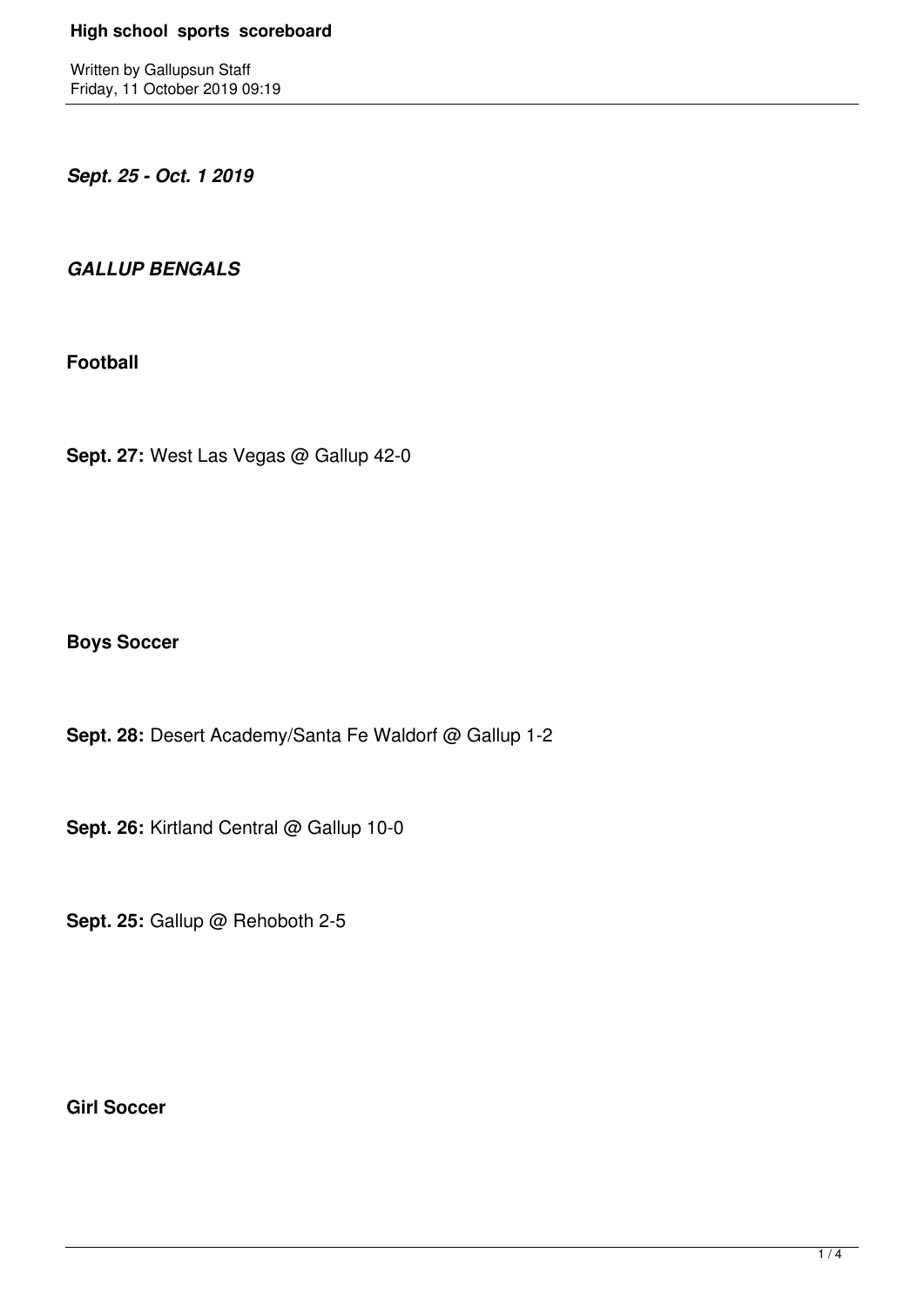## **High school sports scoreboard**

Written by Gallupsun Staff Friday, 11 October 2019 09:19

**Sept. 30:** Bloomfield @ Gallup 1-3

**Sept26:** Gallup @ Kirtland Central 1-8

**Sept25:** Gallup @ Rehoboth 3-2

**Volleyball**

**Sept. 26:** Gallup @ Grants 3-0

*MIYAMURA PATRIOTS*

**Football**

**Sept. 20: Roswell @ Miyamura 57-7** 

**Boys Soccer**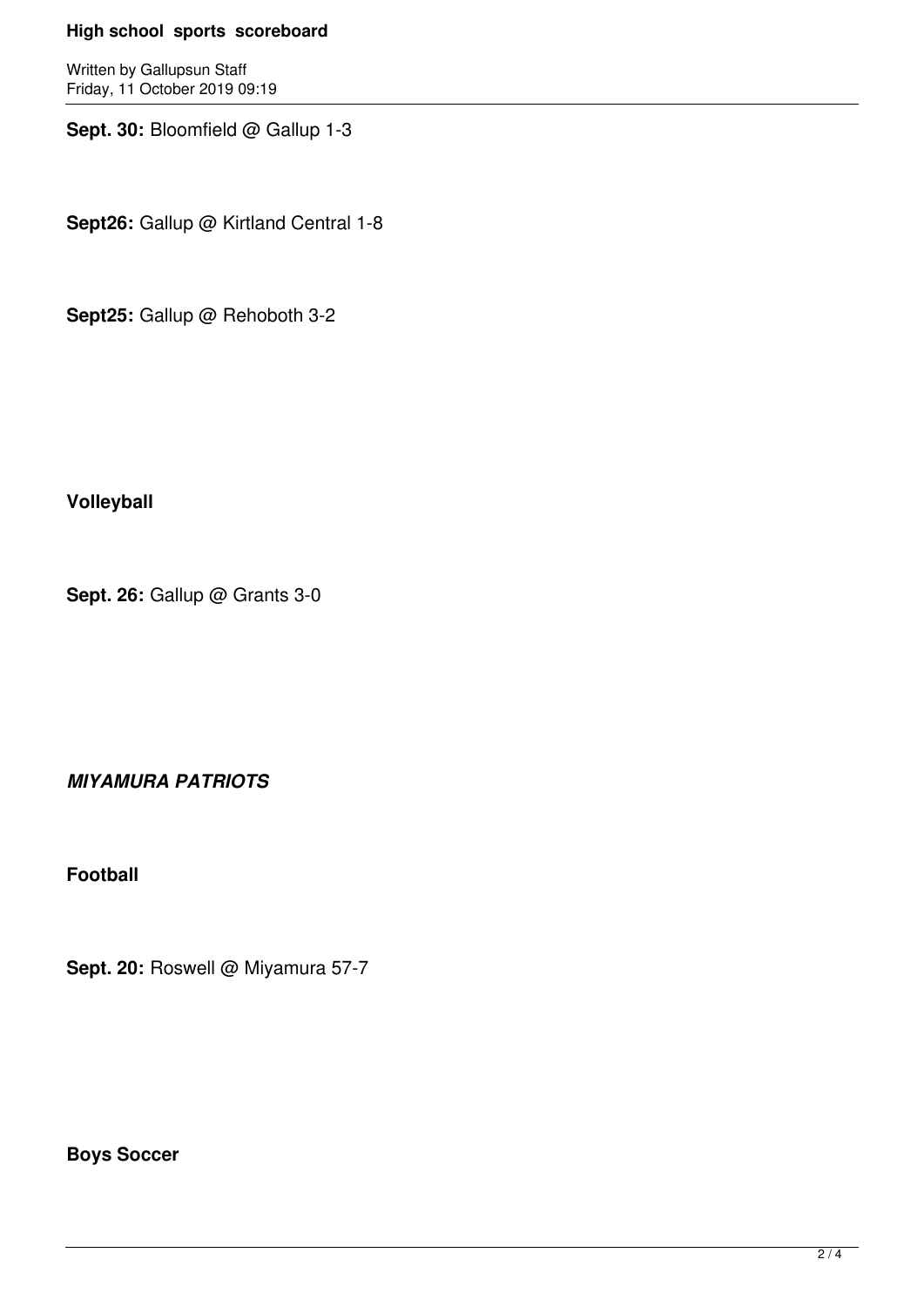## **High school sports scoreboard**

Written by Gallupsun Staff Friday, 11 October 2019 09:19

**Sept. 26:** Bloomfield @ Miyamura 0-1

**Girls Soccer**

**Sept. 26:** Miyamura @ Bloomfield 0-2

*REHOBOTH CHRISTIAN LYNX*

**Boys Soccer**

**Sept. 27:** Desert Academy/Santa Fe Waldorf @ Rehoboth 0-1

**Sept. 25:** Gallup @ Rehoboth 2-5

**Volleyball**